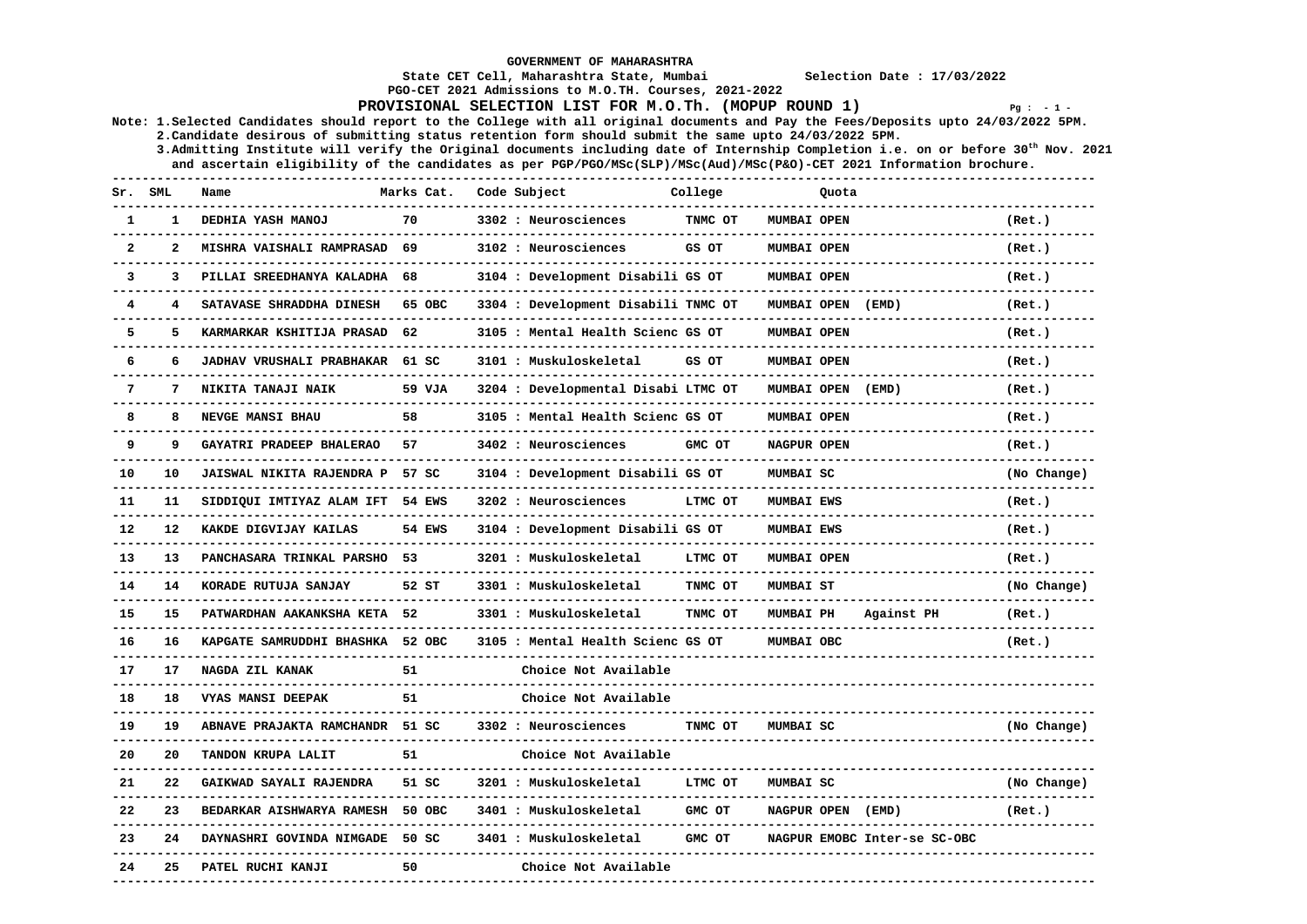**GOVERNMENT OF MAHARASHTRA State CET Cell, Maharashtra State, Mumbai Selection Date : 17/03/2022 PGO-CET 2021 Admissions to M.O.TH. Courses, 2021-2022 PROVISIONAL SELECTION LIST FOR M.O.Th. (MOPUP ROUND 1) Pg : - 2 - Note: 1.Selected Candidates should report to the College with all original documents and Pay the Fees/Deposits upto 24/03/2022 5PM. 2.Candidate desirous of submitting status retention form should submit the same upto 24/03/2022 5PM. 3.Admitting Institute will verify the Original documents including date of Internship Completion i.e. on or before 30th Nov. 2021 and ascertain eligibility of the candidates as per PGP/PGO/MSc(SLP)/MSc(Aud)/MSc(P&O)-CET 2021 Information brochure. ------------------------------------------------------------------------------------------------------------------------------------** Sr. SML Name **Marks Cat. Code Subject** College Quota **Quota ------------------------------------------------------------------------------------------------------------------------------------ 25 26 DIGHE RINA VISHWAS 50 NTB 3101 : Muskuloskeletal GS OT MUMBAI NTB (Ret.) ------------------------------------------------------------------------------------------------------------------------------------ 26 27 CHAUHAN KIRTI SATYANARAYA 49 EWS 3301 : Muskuloskeletal TNMC OT MUMBAI EWS (Ret.) ------------------------------------------------------------------------------------------------------------------------------------ 27 28 SUMAI ANJALI KUMAR 49 Choice Not Available ------------------------------------------------------------------------------------------------------------------------------------ 28 29 FATEMA BASHIR ALI 49 Choice Not Available ------------------------------------------------------------------------------------------------------------------------------------ 29 30 GHODERAO DISHA GANGADHAR 48 NTB 3204 : Developmental Disabi LTMC OT MUMBAI EMVJA Inter-se VJ-NT ------------------------------------------------------------------------------------------------------------------------------------ 30 31 GALA KINJAL JATIN 48 Choice Not Available ------------------------------------------------------------------------------------------------------------------------------------ 31 32 VIDISHA SHAM PANCHBHAI 48 SC Choice Not Available ------------------------------------------------------------------------------------------------------------------------------------ 32 34 ELWAKA SWETA ASHOK KUMAR 48 OBC 3202 : Neurosciences LTMC OT MUMBAI OBC (Ret.) ------------------------------------------------------------------------------------------------------------------------------------ 33 35 KHAN SAIMA SHAMIM 47 Choice Not Available ------------------------------------------------------------------------------------------------------------------------------------ 34 36 MHATRE LEENA HARISHCHANDR 47 OBC 3104 : Development Disabili GS OT MUMBAI OBC (Ret.) ------------------------------------------------------------------------------------------------------------------------------------ 35 37 PASWAN NIRMALA RAMLAKHAN 47 Choice Not Available ------------------------------------------------------------------------------------------------------------------------------------ 36 38 NEER KUNAL KANHOBAJI 47 NTC 3102 : Neurosciences GS OT MUMBAI NTC (Ret.) ------------------------------------------------------------------------------------------------------------------------------------ 37 39 DHANANI NISHMA NOORUDDIN 46 Choice Not Available**  $-1\leq i\leq n-1$  **38 40 DOD VAIBHAVI ANANT 46 OBC 3304 : Development Disabili TNMC OT MUMBAI EMOBC (EMR) (Ret.) ------------------------------------------------------------------------------------------------------------------------------------ 39 42 PANDIRKAR SHIVANI MILIND 46 OBC 3301 : Muskuloskeletal TNMC OT MUMBAI OBC (Ret.) ------------------------------------------------------------------------------------------------------------------------------------ 40 44 BHOIR HETAL DHARMENDRA 45 OBC 3401 : Muskuloskeletal GMC OT NAGPUR EMOBC (EMR) (CANC/NJ) ------------------------------------------------------------------------------------------------------------------------------------ 41 47 KHOBRAGADE ASHMITA MILIND 43 SC 3504 : Development Disabili ALLPMR OT MUMBAI SC ------------------------------------------------------------------------------------------------------------------------------------ 42 48 WAGHMARE MONIKA ASHOK 43 SC 3105 : Mental Health Scienc GS OT MUMBAI ST Inter-se SC-ST ------------------------------------------------------------------------------------------------------------------------------------ 43 50 DANDEKAR VINAYA MAHADEO 43 Choice Not Available ------------------------------------------------------------------------------------------------------------------------------------ 44 51 SHRADDHA KAMBLE 41 SC Choice Not Available ------------------------------------------------------------------------------------------------------------------------------------ 45 55 NIKUMBE SANGHMITRA DILIP 40 SC Choice Not Available ------------------------------------------------------------------------------------------------------------------------------------ 46 57 MANE SAYALI DILIP 39 OBC Choice Not Available** Choice Not Available **------------------------------------------------------------------------------------------------------------------------------------ 47 58 SHENDE ACHAL SARDAS 38 SC Choice Not Available ------------------------------------------------------------------------------------------------------------------------------------ 48 59 NIKITA URPH SHIVKANTA SAY 37 NTD 3402 : Neurosciences GMC OT NAGPUR NTD (Ret.) ------------------------------------------------------------------------------------------------------------------------------------**